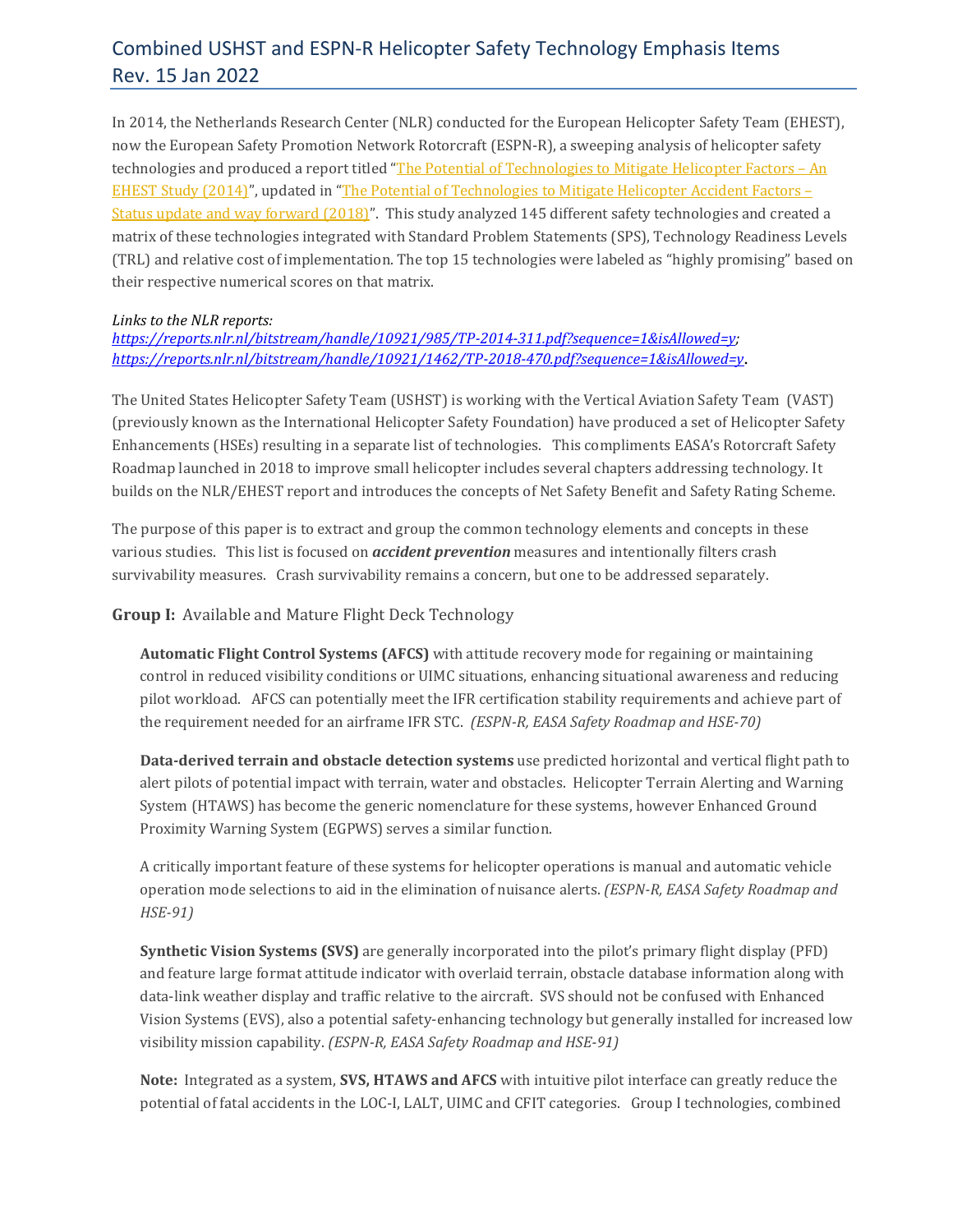# Combined USHST and ESPN-R Helicopter Safety Technology Emphasis Items Rev. 15 Jan 2022

with technologies from groups II and III along with vigorous crew training programs have the potential to reduce all helicopter risk factors.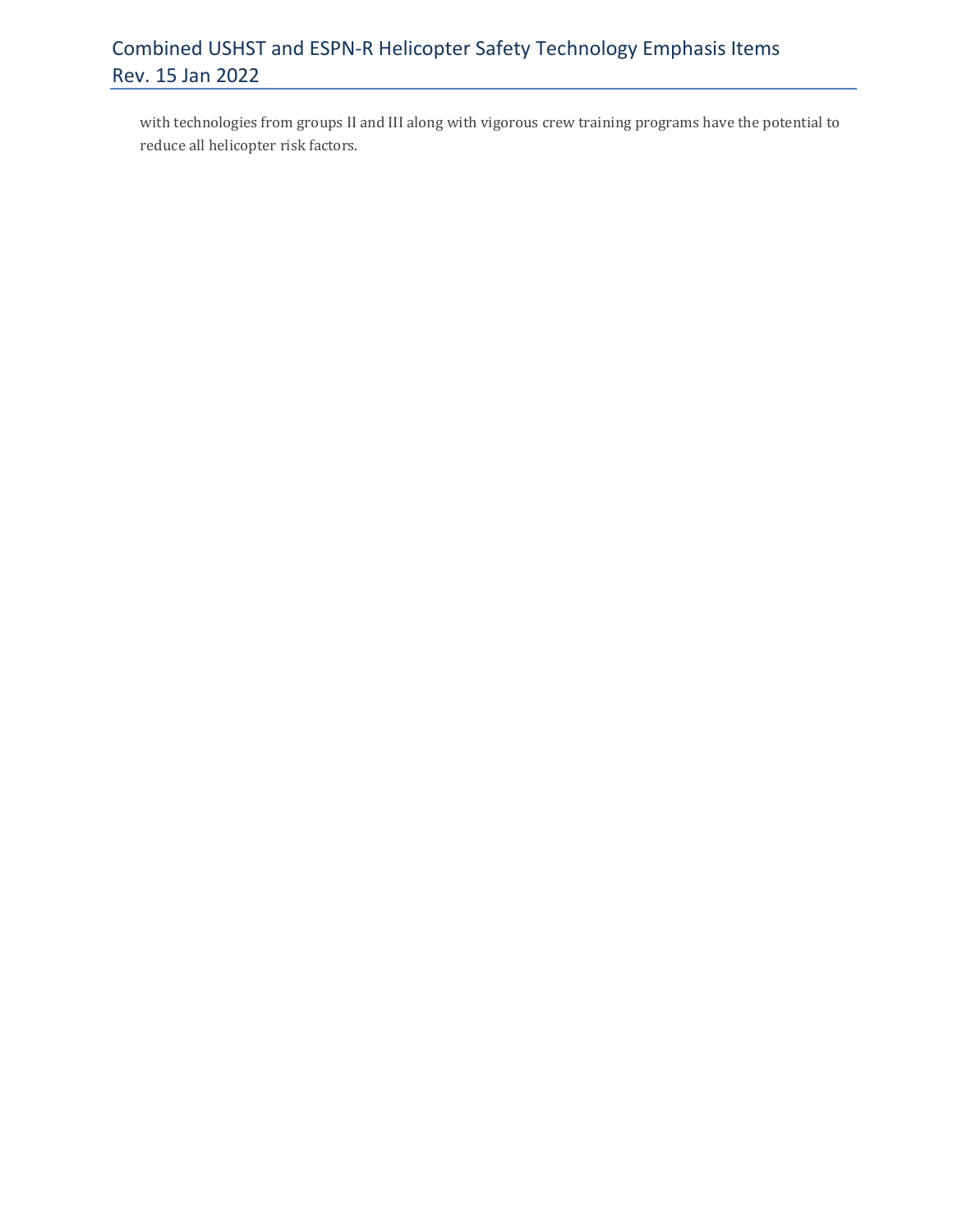### **Group II:** Emerging or Advancing Technology

**Cost-Effective IFR Certification** for new production and existing lower cost helicopters capitalizing on multiple technologies, improved vehicle and power plant reliability and helicopter-specific IFR infrastructure. Such vehicles could reduce fatalities in the UIMC and LOC-I categories, reduce the exposure to hazardous "scud running" operations and assist in the needed IFR-helicopter pilot culture shift via affordable Supplemental Type Certificates for existing smaller, more affordable helicopters.

**ADS-B "Out" and "In"** for onboard weather and collision avoidance and recommendation that all helicopters be equipped standard with fixed transponder-based, 24-digit address 1090ES ADS-B "out". **Note:** Recommend ICAO-EASA level ADS-B "In" standards development to accelerate use of the mature and emerging capabilities of this technology in all helicopters.

**Support of "e-Conspicuity" Initiative** intended to equip other aircraft with 1090 MHz ADS-B transmitter/receivers (including UAS, gliders and potentially anything penetrating navigable airspace). These devices are increasingly small, lightweight, low-cost and hold promise for proliferation.

**Air Data Sensing Systems** capable of determining precise wind information regardless of an aircraft's situation. When integrated into a display or audio alert, the systems can provide Vortex Ring State envelope warning/protection and also enhance the accuracy of take-off and landing performance calculations.

**Active Terrain, Obstacle and Traffic Detection** using sensors to actively and reliably monitor a protected area around the vehicle detecting wires, birds, unmanned aerial systems (UAS) cranes and other nondatabase obstacles.

**Lightweight Health and Usage Monitoring System (HUMS) warning systems** - Due to cost, weight and complexity, HUMS installations have been limited to transport helicopters and as an expensive option on Part 27 aircraft. However, anticipated technological advances in wireless technology and the miniaturization of sensors may enable development of low-cost HUMS capable of predicting imminent SCF-PP (System/Component Failure – Powerplant) and SCF-NP (System/Component Failure – Non-Powerplant) events in all classes of helicopters. Refining the capability and human interface of such systems could lead to integration of HUMS information into pilot displays allowing for in-flight systems and component monitoring.

**Group III:** Technology for improved operational control, risk management and airman preparedness

**App-based "Smart" Flight Risk Assessment Tool (FRAT)** integrated with flight operations and real-time meteorological data can enhance mission risk analysis with minimal subjective pilot input. When connected to operational control personnel, such a system can enhance the risk assessment, awareness and risk mitigation processes. *(ESPN-R, EASA Safety Roadmap and EASA GA Safety Roadmap)*

**Flight Simulation Training Devices - Helicopter (FSTD-H)** Helicopter (FSTD-H) developing, deploying and actively using high fidelity Full Flight Simulators (FFS), Flight Training Devices (FTD) and Flight and Navigation Procedures Trainer (FNPT) to reduce the risk of training accidents and improve airman preparedness. Includes Virtual Reality (motion) simulation, one of the pillars of the EASA [Rotorcraft](https://www.easa.europa.eu/download/Events/Rotorcraft%20Safety%20Roadmap%20-%20Final.pdf) Safety [Roadmap.](https://www.easa.europa.eu/download/Events/Rotorcraft%20Safety%20Roadmap%20-%20Final.pdf) (ESPN-R, EASA Safety Roadmap and HSE-81)